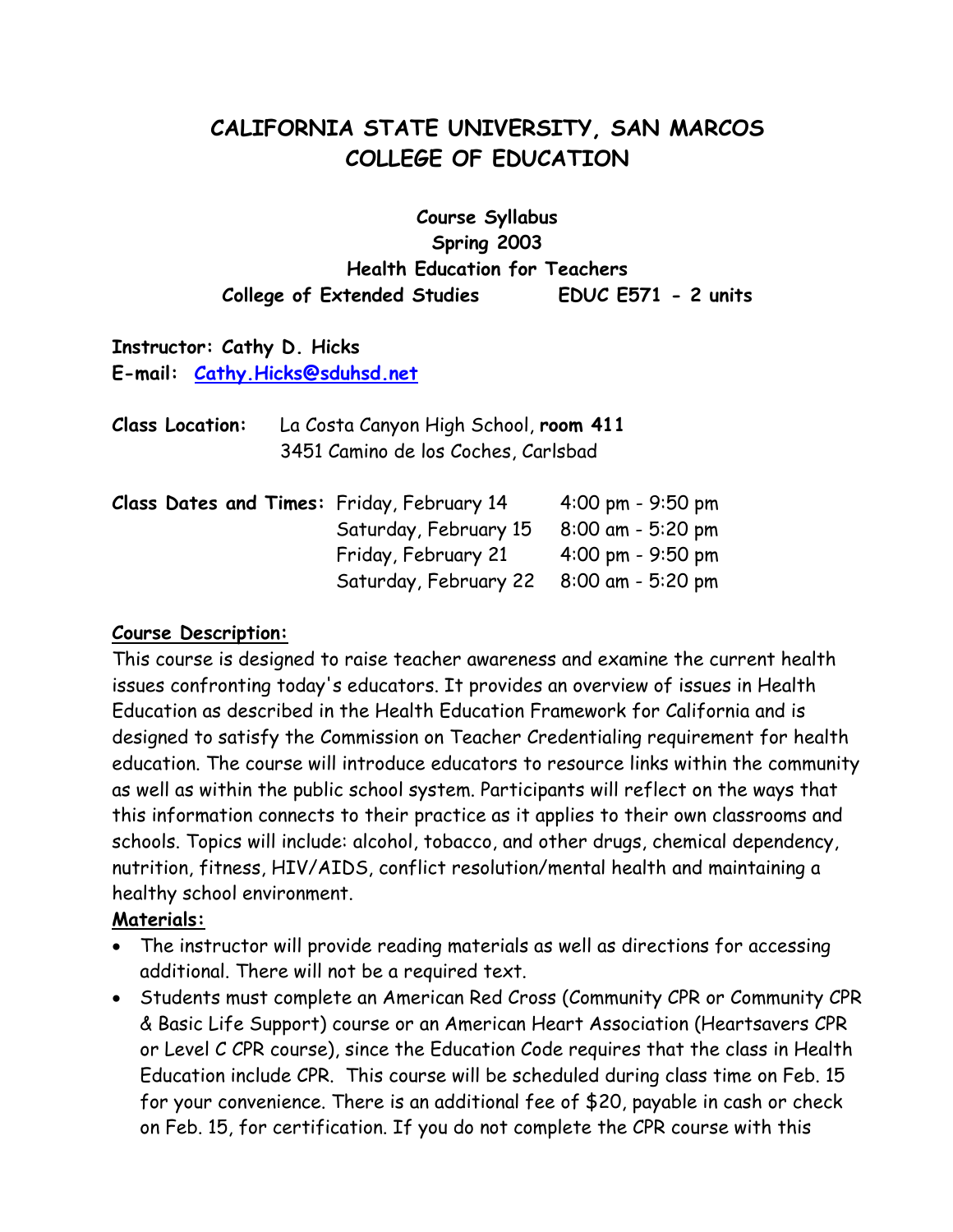class, you are responsible for showing the instructor a valid CPR card that will not expire before February, 2004, for one of the courses listed above.

## **Course Objectives:**

The goal of this course is to enhance the student's ability to recognize child health concerns and become capable of implementing health instruction in the public schools. Upon completion of this course the student will:

- Increase knowledge, skills, and access to resource links necessary to address the health concerns of their own students.
- Raise awareness and improve understanding and skills necessary to positively impact student well being.
- Discuss current health issues, share concerns, and participate in collaborative problem solving.
- Identify major causes of death and illness
- Discuss how culture, heritage, race, gender, and heredity influence health behaviors.
- Demonstrate instructional strategies that foster wellness.
- Describe the opportunities for correlating/integrating health instruction with other subjects.
- Identify the role of official and voluntary health agencies in promoting school health program.
- Increase awareness of opportunities and ideas for implementing the California Health Framework.

## **Student Responsibilities:**

- Attend and participate in all class activities.
- Class will begin promptly at the scheduled times. Absences and late arrivals will affect the final grade. This course only meets for a few concentrated days; attendance at each session is critical to success in the course.
- All assignments should be typed and reflective of graduate level work.
- Keep a copy of all your written assignments.
- **No late work will be accepted without prior approval**. If an emergency occurs, phone the Extended Studies office immediately and email the instructor.
- If you find a good idea or resource, please share it.
- The university classroom is neither safe nor appropriate for young children. Please make child care arrangements accordingly.

# **Academic Dishonesty:**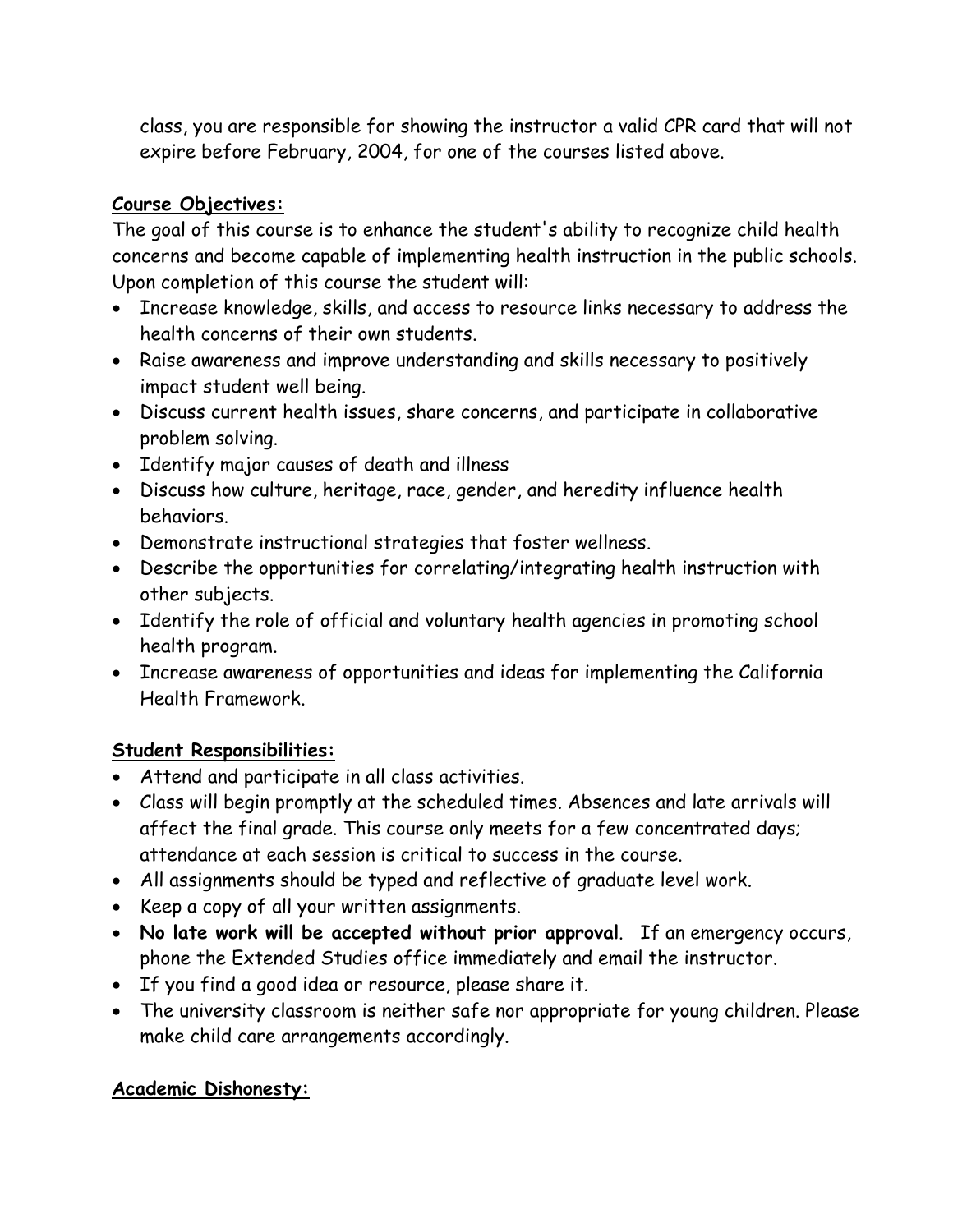If you employ dishonest tactics, including plagiarizing material, you will be subject to action, ranging from a reprimand to a grade of F. See the CSUSM University Catalog for more information.

#### **Evaluation:**

This course is designed to encourage active participation by each student. The quality of your contributions will be evaluated. Assignments are NOT accepted by fax or email. Note that the instructor adheres to the official University Drop Policy.

The final grade is based on 100 points. The distribution of the 100 points is as follows:

| • Attendance, Preparation, and Participation (4 sessions $x$ 6 pts.) | 24 pts.   |
|----------------------------------------------------------------------|-----------|
| • I.D. Card                                                          | 5 pts     |
| • Mini health lesson                                                 | 12 pts.   |
| • Internet Assignment                                                | $15$ pts. |
| • Resource Packet Project                                            | 16 pts.   |
| • Journal (5 topics $\times$ 3 pts.)                                 | 15 pts.   |
| • CPR Certification                                                  | 13 pts.   |
|                                                                      | 100 pts.  |
|                                                                      |           |

## **Grading Scale:**

| A     | 100-93 pts. | C+            | 79-78 pts.    |
|-------|-------------|---------------|---------------|
| $A -$ | 92-90 pts.  | $\mathcal{C}$ | 77-73 pts.    |
| B+    | 89-88 pts.  | $C-$          | 72-70 pts.    |
| B     | 87-83 pts.  | N/P           | below 70 pts. |
| B-    | 82-80 pts.  |               |               |

**Assignment A: I.D. Card: Submit February 14 5 pts.**

Use any color  $3'' \times 5''$  note card and paste a current photo of yourself in the upper left-hand corner. (This can even be a copy of your Driver's license picture). On the right side of the card, type or print: your name, your e-mail address or home phone number, your school district and the grade level in which you work (if applicable), anything unique or interesting about yourself, and anything in particular that you would like to learn in this class.

**Evaluation Criteria:** Completeness and neatness of required information

**Assignment B:** Mini Health Lesson **Submit February 22 12 pts.** Create an original (or almost original) mini health lesson (15 minutes or less) appropriate for teachers and or students of the age/grade level at which you teach.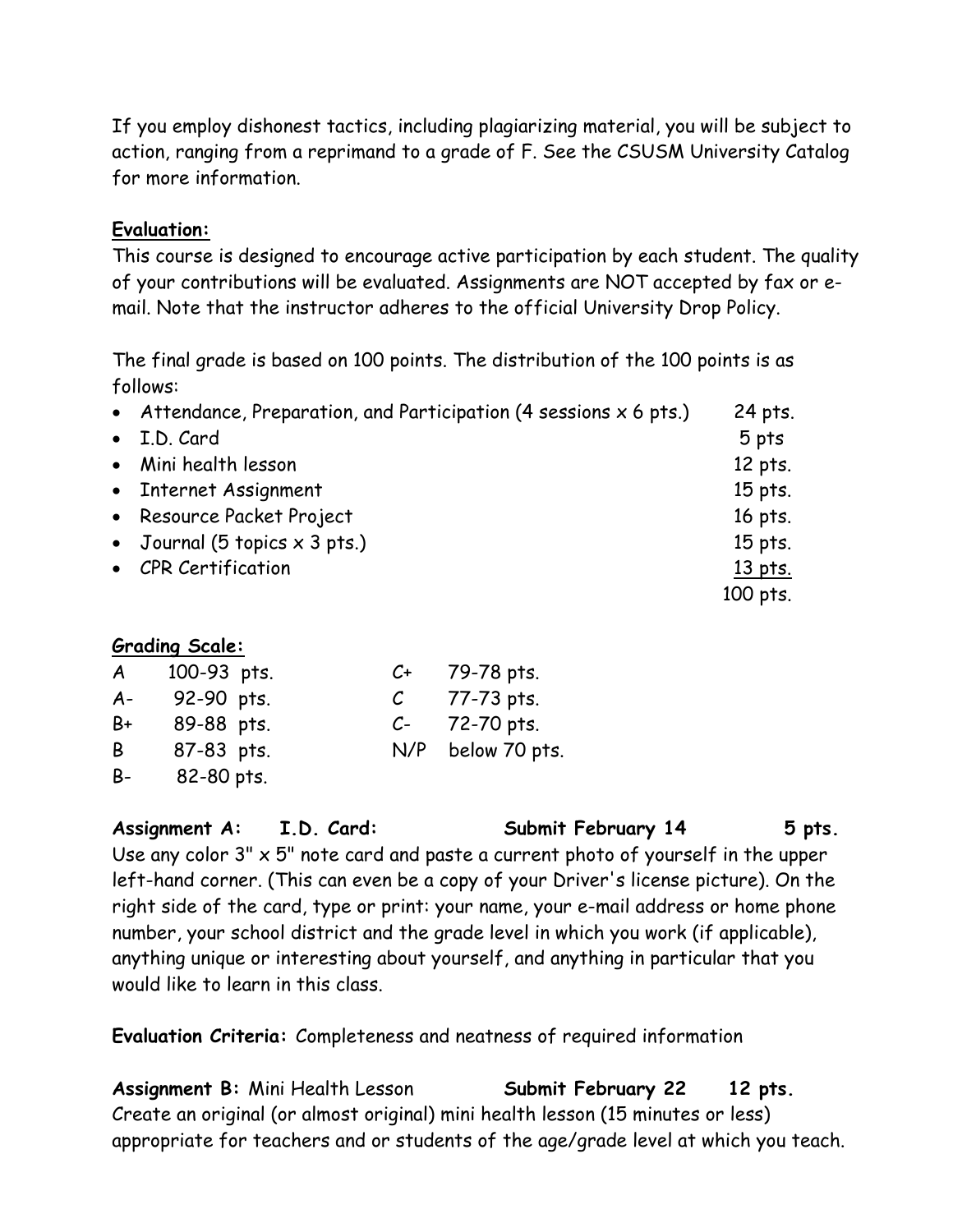**You may not use any copyrighted materials.** The activity must fit on a white 8 1/2" x 11" page(s) and must include attractive and professional graphics. This mini lesson must be a health related learning activity with educational value. In the lower right hand corner of the page list your name, roll #, date, CSUSM, and EDUC E571. Your mini lesson may be used as a future example. Paper clip a cover page to the worksheet and provide the following: a) your name, roll #, date, course name and number, and instructor's name, etc., b) suggested age/grade target group, c) the specific skill/behavior from the California Framework to which it is linked, d) if not 100% original, cite the source used, e) directions (if any) for use, and f) the answers if your mini lesson is a worksheet. Be prepared to explain and possibly demonstrate your lesson to the class. Submit **3** copies to the instructor (one copy with the answers if it is a worksheet, in the appropriate places). Duplicate **one copy** of your mini lesson for every person in the class and provide the answers or key.

|  | Evaluation Criteria: Creativity/Originality | 2 pts.   |
|--|---------------------------------------------|----------|
|  | Framework/Specific Skill/Behavior           | $2$ pts. |
|  | Appropriate to Age/Grade listed             | $2$ pts. |
|  | <b>Visual Appeal</b>                        | $2$ pts. |
|  | Explanation/Demonstration/Ease of Use       | 2 pts.   |
|  | <b>Quality of Duplication</b>               | $2$ pts. |

**Assignment C:** Internet Resources **Submit February 22 15pts.** During the February 15 class we will be in a computer lab with Internet access (or you can do this ahead of time if you have access through your own computer). Explore at least **3** Health-related Internet web sites, which provide either a lesson for the classroom teacher or health information that could be accessed to create lesson plans. You can refer to the web site [www.cashe.org](http://www.cashe.org/) for assistance.

Write a one to two page summary of each web site and include the following information: a) address of the web site, b) its affiliation (government, commercial, educational, etc.), c) what type of health information this site provides, d) how you determined that the information was valid, e) what other health related links you can reach through this site, and e) how could this information be used in your classroom. Submit **2** copies of each summary to the instructor.

| <b>Evaluation Criteria:</b> | <b>Quality of Information</b> | $5$ pts. |
|-----------------------------|-------------------------------|----------|
|                             | Age/Grade Appropriateness     | 2 pts.   |
|                             | <b>Visual Appeal</b>          | 2 pts.   |
|                             | <b>Quality of Duplication</b> | 2 pts.   |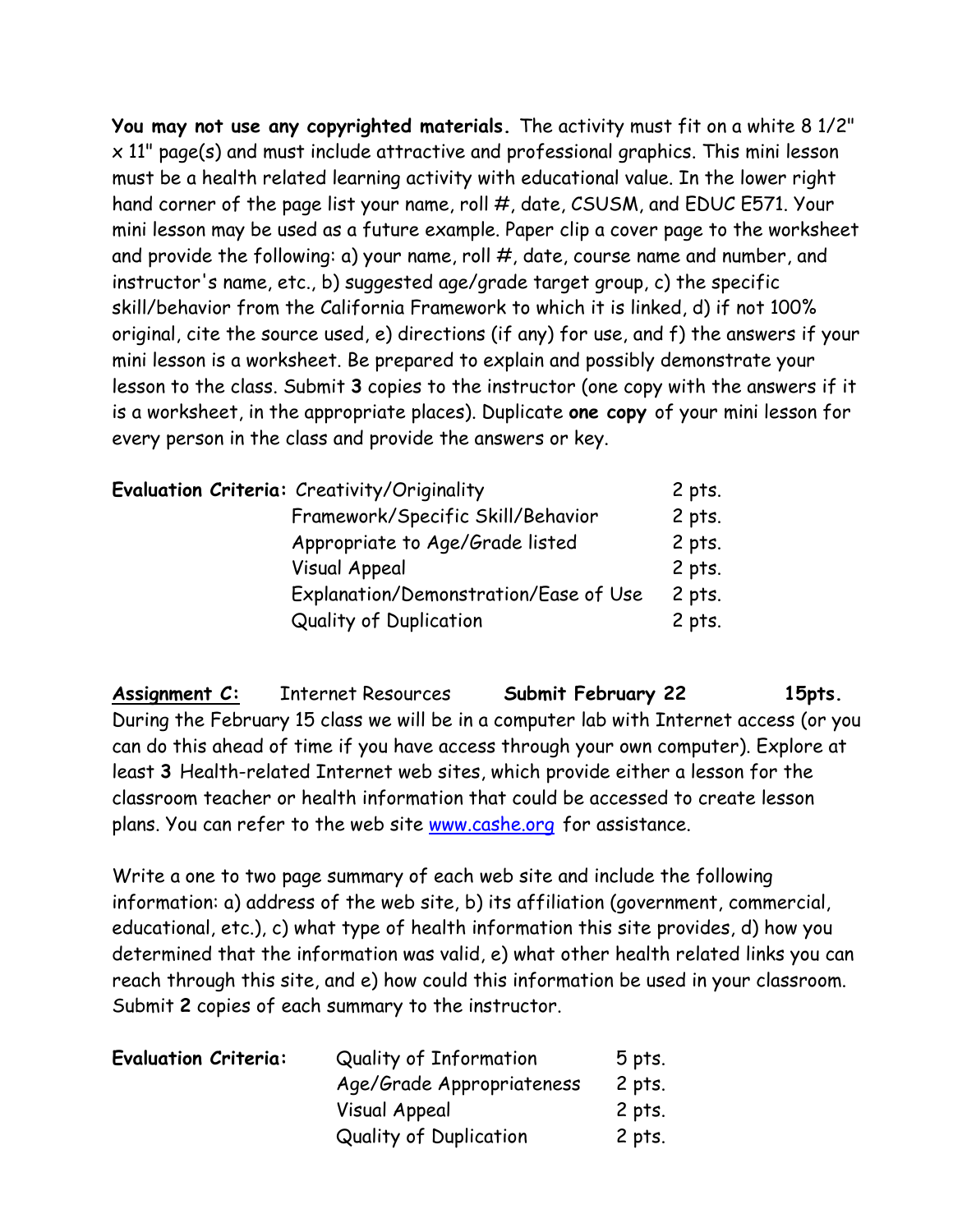| Ease of Use              | 2 pts. |
|--------------------------|--------|
| Application to Classroom | 2 pts. |

**Assignment D: Resource Packet Project Submit February 22 16 pts.** You are to develop a health education resource packet for a subject and age/grade level that will be assigned to you. The format and packaging is up to you. Each resource packet will contain the following sections: a) Title (grade level, name of content, date, course name and number, and instructor's name, etc.), b) a letter that you develop written to parents about the instructional unit, including suggestions of activities they can do at home to support and reinforce what is being taught at school, c) a list of resources for teachers which, at a minimum, includes the following:

- 3 health web sites, including a brief description of the types of information the web site provides that would be useful to the **teacher** preparing the lessons. Download and print the home page (and any others you feel are important to preparing lessons) for each web site.
- 3 local community agencies/organizations, including a brief description of each, the address, phone number, a web address (if available), and a piece of literature from each organization or agency (i.e. pamphlet about services provided).
- 3 books related to health, including a brief description of the contents of each and how it could be used in a lesson, the title, author, publisher, publication date, ISBN number, sources for purchase, and approximate price of the book.
- 1 video related to health, including a brief description of the contents and how it could be used in a lesson, the title, producer (maker), production date, source for purchase, and approximate price of video (if possible).

On the due date, submit **1** copy to the instructor and **1** copy duplicated for every person in the class.

| <b>Evaluation Criteria:</b> | Title Page               | 1 pt.  |
|-----------------------------|--------------------------|--------|
|                             | Parent Letter            | 2 pts. |
|                             | 3 Health Web sites       | 2 pts. |
|                             | 3 Agencies/Organizations | 3 pts. |
|                             | 3 Health Books           | 3 pts. |
|                             | 1 Health Video           | 1 pt.  |